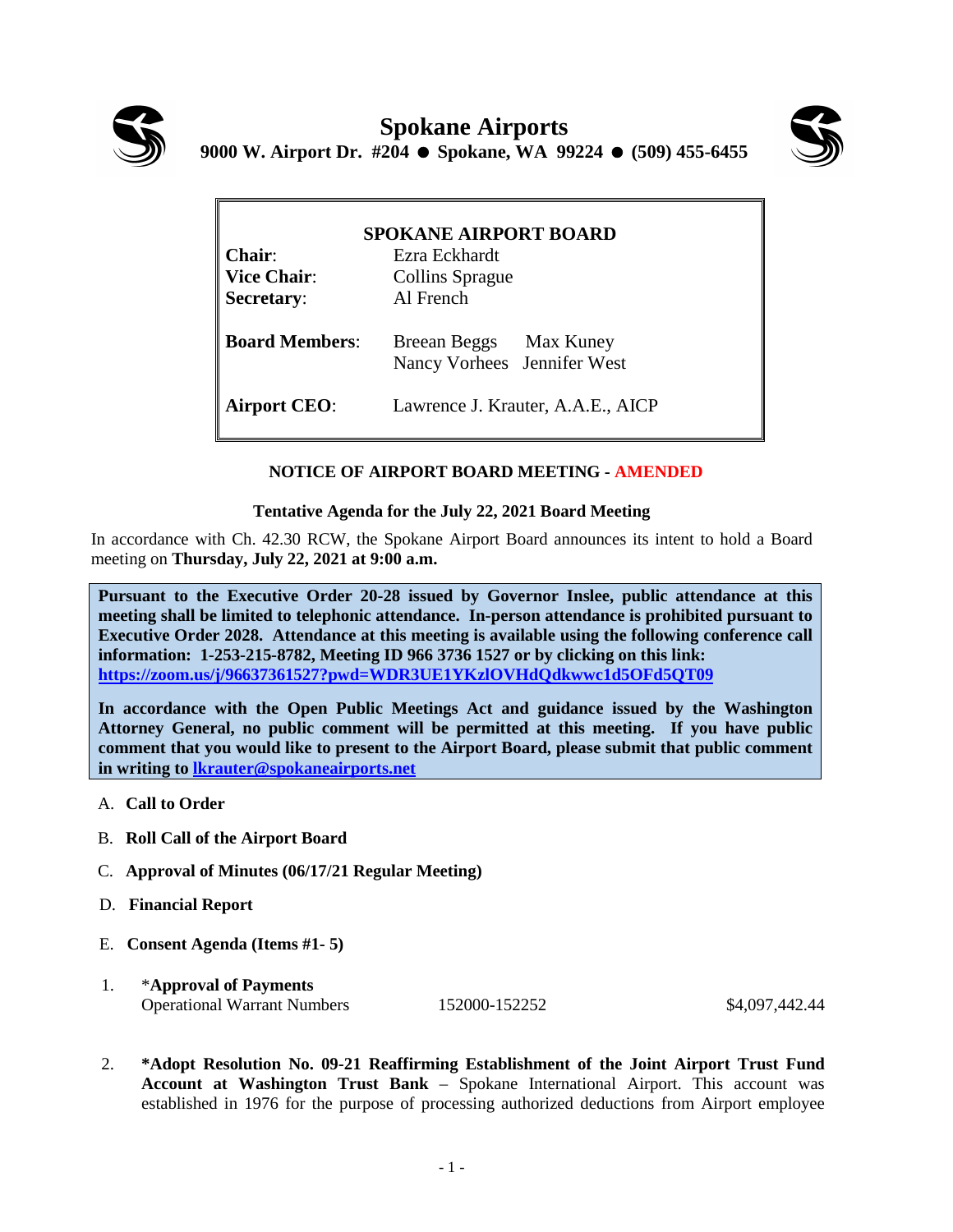paychecks until such time as the monies can be remitted to the proper third parties. This resolution will provide the necessary documentation to Washington Trust Bank to reaffirm the Airport Board's desire to establish and maintain the Joint Airport Trust Fund Account. The Finance Committee and Staff recommend adoption of Resolution No. 09-21 reaffirming the establishment of the Joint Airport Trust Fund Account at Washington Trust Bank.

- 3. **\*Adopt Resolution No. 10-21 Implementing Affirmative Action Plans for 2021.** The Airport is subject to Executive Order 11246 and its implementing regulation 41 CFR 60-40.1, 2 and 3. These regulations provide the requirement to implement an affirmative action plan for minorities and women, people with disabilities, and veterans. The Airport completed a comprehensive work force analysis as well as generating reports on applicants, hires, promotions, and terminations. This information was formulated and sent to Associated Industries to analyze and compare to census statistics. The data was then compiled into the following three plan documents: Affirmative Action Plan for Minorities and Women, Affirmative Action Plan for Persons with Disabilities, and Affirmative Action Plan for Veterans. The Finance Committee and Staff recommend approval of Resolution No. 10-21 adopting the Affirmative Action Plans for 2021.
- 4. **\*Award Construction Contract – Terminal Restroom Partition Replacement** *Swinerton Builders* – Spokane International Airport. This project will replace existing partitions within six public restrooms in the pre-screening areas of the Airport. Design of the new partitions provides increased privacy for the user as well as an updated finish. The fixtures attached to the partitions will be evaluated and changed out as needed to provide consistency. Plans and specifications were prepared by Wolf Architectural Group. The project was publicly advertised and a Pre-Bid Conference was held on June 3, 2021. From the two bids received, the lowest responsive and responsible bid was received from Swinerton Builders in the amount of \$103,240.10 including Washington State Sales Tax. The Engineer's Estimate for this project is \$137,700.00. The Engineering Committee and Staff recommend award of a Construction Contract for the Terminal Restroom Partition Replacement to Swinerton Builders in the amount of \$103,240.10 including Washington State Sales Tax. Staff further requests Board authorization of \$10,300.00 for construction contingencies for a total authorization of \$113,540.10.
- 5. **\*Award Unit-Price Public Works Construction Contract – Roofing Repairs**  *Fisher Construction Group*, Spokane International Airport, Business Park, and Felts Field. Since the quantity and frequency of the work is unknown, a unit-price contract will be utilized to complete the miscellaneous roof repairs on a time and materials basis. Plans and specifications were prepared by Airport Staff. The project was publicly advertised and a Pre-Bid Conference was held on June 10, 2021. From the two bids received, the lowest responsive and responsible bid was received from Fisher Construction Group in the amount of \$57,124.50 including Washington State Sales Tax. The bid amount was based on estimated quantities for the purposes of establishing a basis of award for the contract. However, the contract will be utilized on an as-needed basis for three years with a one-year renewal at the Airport's option, up to a maximum limit of \$300,000.00 as allowed by State law for unit-price public works contracts. The Engineering Committee and Staff recommend award of a Unit-Price Construction Contract for Roofing Repairs to Fisher Construction Group for three years with a one-year renewal at the Airport's option, up to a maximum of \$300,000.00 including Washington State Sales Tax.

## **Regular Agenda**

6. **\*Approve Professional Services Agreement – Architectural/Engineering Design of Concourse C Terminal Automated Exit Lane Breach Control Technology** – *Architectural Alliiance*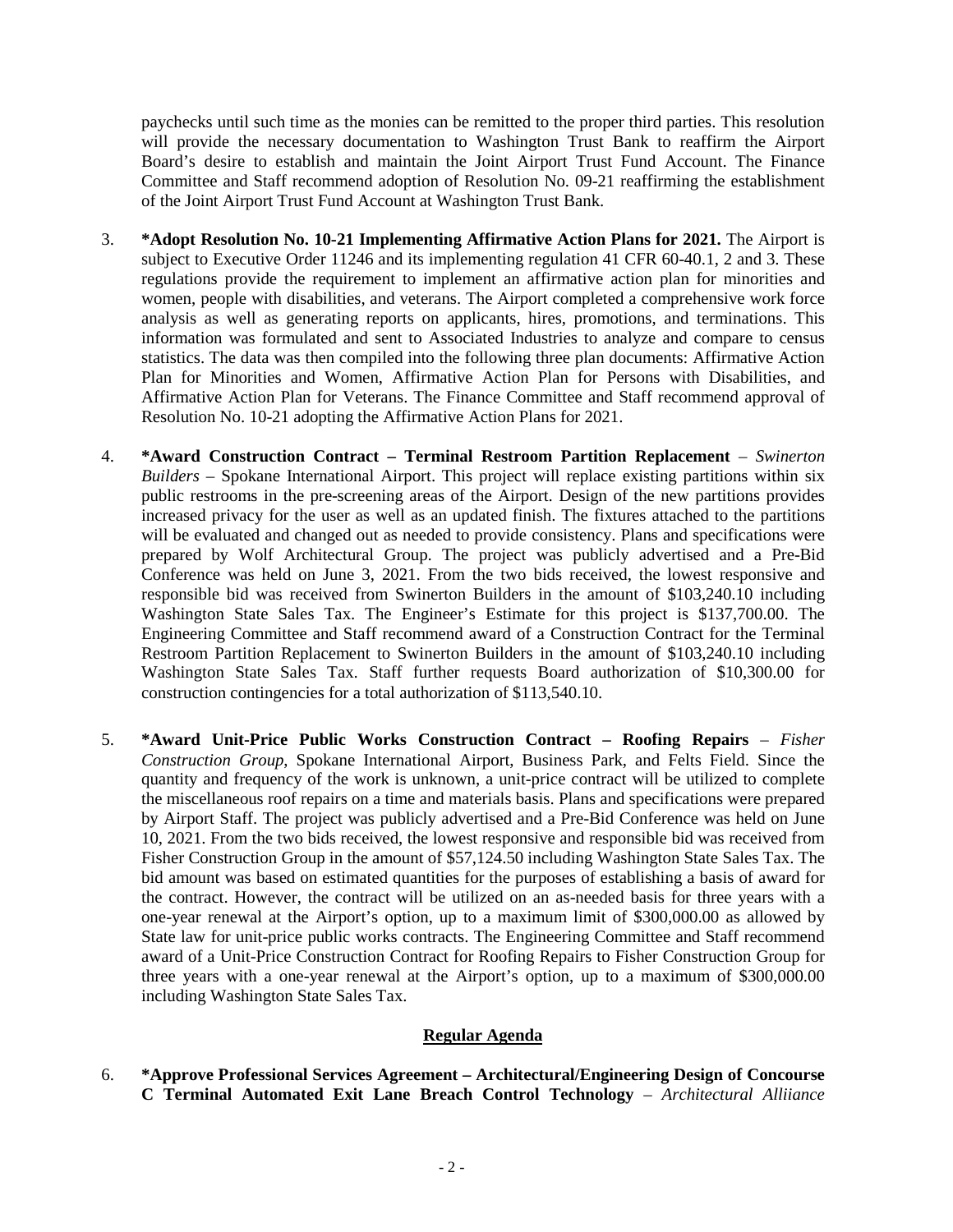*International* – Spokane International Airport. Installation of an automated exit lane breach control system and new deplaning passenger exit corridor will provide greater landside to airside security by physically preventing wrong way security breaches. Installation of automated exit lane breach control will also permit the expansion of the passenger security screening checkpoint and will eliminate the need for TSA staffing at the exit lane of Concourse C including Airport-provided security contractor staffing at the exit lane after TSA has closed the passenger screening checkpoint. At the request of staff, Architectural Alliiance International identified alternatives to implement breach control technology at Concourse C. The study considered future expansion of the Terminal Renovation and Expansion (TREX) Project, impacts to existing infrastructure, security and redundancy needs, and safety and egress code requirements. The consensus of the Staff and design team was that construction of a separate exit corridor was the best alternative. This project will be designed independent of the TREX project and may be included under the General Contractor/Construction Manager scope of services. The Engineering Committee and Staff recommend approval of a Professional Services Agreement with Architectural Alliiance International in the amount of \$199,862.00 for architectural and engineering design of this project through construction and bid documents.

- 7. **\*Adopt Resolution No. 08-21 – Approving and Authorizing Execution of Federal Aviation Administration Airport Improvement Grant No. 3-53-0073-032-2021 – New West Infield Taxilane Project** – Felts Field. This project will address an immediate need for aircraft hangar storage space at Felts Field by converting a tiedown apron into two taxilanes servicing future hangars. A portion of this project is eligible for Federal funding by the Federal Aviation Administration under the Airport Improvement Program (AIP) with 2021 Coronavirus Response and Relief Supplemental Appropriation Act funding the Sponsor match for AIP eligible items. The Engineering Committee and Staff recommend Board adoption of Resolution No. 08-21 in the Matter of Approving and Authorizing the Chief Executive Officer to Execute United States Department of Transportation Federal Aviation Administration Airport Improvement Program Grant No. 3-53-0073-032-2021 for the New West Infield Taxilane Project in the amount not to exceed \$736,103.00.
- 8. **\*Award Construction Contract New West Infield Taxilane Project** *Halme Construction***,** *Inc.* – Felts Field. Work generally consists of Airport Improvement Program (AIP) eligible items including demolition of the existing west infield apron, construction of the new west infield taxilanes (A1 and D1), airfield lighting modifications, excavation, subbase course, base course, bituminous pavement, applying pavement markings on the airfield, and drainage improvements. Work also includes Non-AIP eligible items: water utility modifications, sanitary sewer utility modifications, apron expansions, and the installation of a prefabricated restroom. This project consists of two schedules. Schedule A is comprised of all AIP eligible work. Schedule B is comprised of all Non-AIP eligible items. Bid documents were prepared by T-O Engineers, Inc. The project was publicly advertised and a Pre-Bid Conference was held on May 5, 2021. From the three bids received, the lowest responsive and responsible bid was submitted by Halme Construction, Inc. in the amount of \$1,051,198.20, including Schedules A and B. The Engineer's Estimate is \$876,077.36 (at Washington State Sales Tax rate of 8.9%). The Engineering Committee and Staff recommend award of a Construction Contract for the New West Infield Taxilane Project to Halme Construction, Inc. in the amount of **\$**1,052,163.49 including Washington State Sales Tax. This amount reflects the adjusted Washington State Sales Tax rate increase to 9.0% effective July 1, 2021 (8.9% at time of bid opening). Staff further requests Board authorization of \$105,220.00 for construction contingencies for a total authorization of \$1,157,383.49.
- 9. **\*Approve Amendment No. 1 to Professional Services Agreement – New West Infield Taxilane Project** – *T-O Engineers, Inc.* – Felts Field. A Professional Services Agreement was originally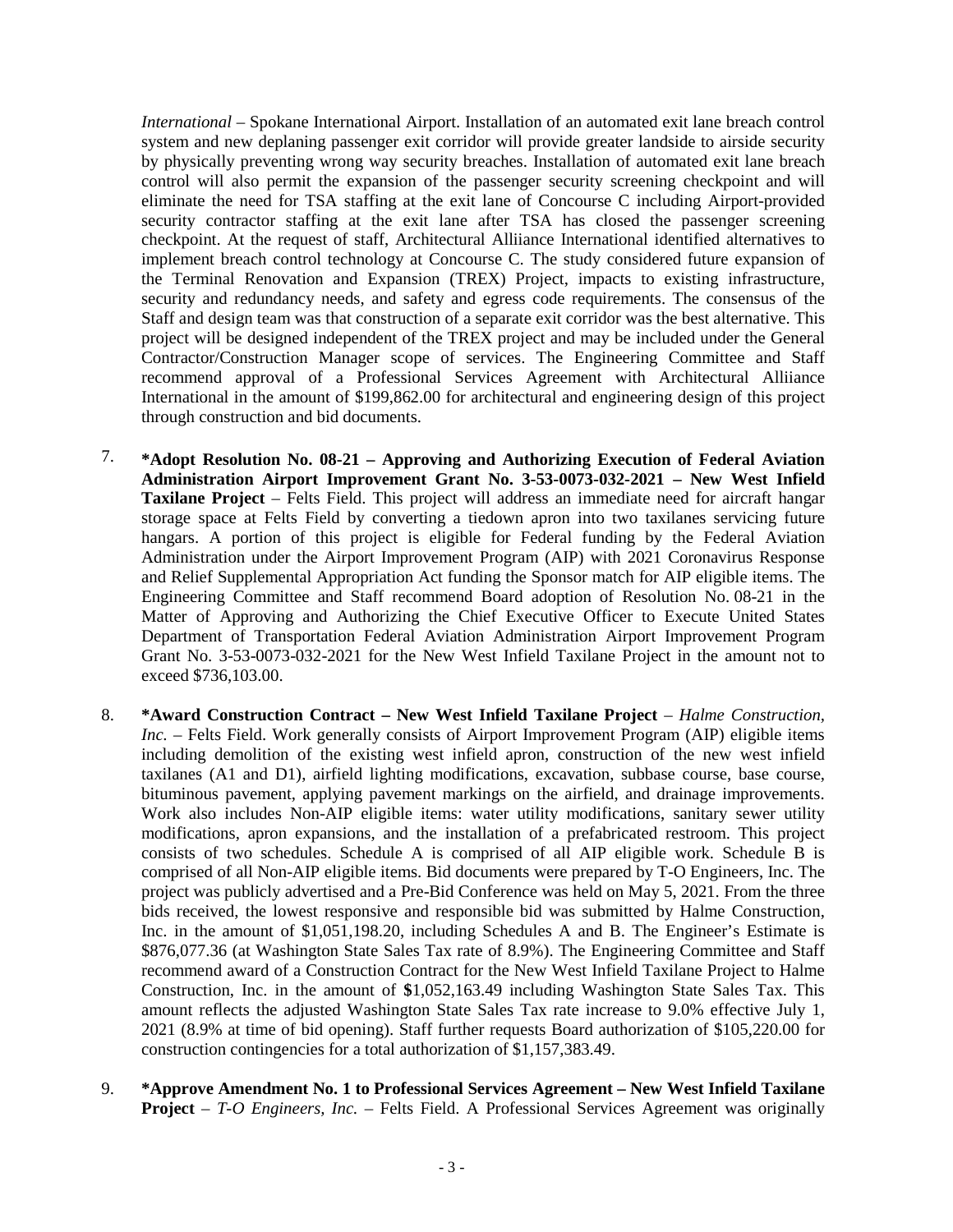executed with T-O Engineers, Inc. in March 2021 in the amount of \$44,750.00 for design services. The scope included design services and bidding support of Airport Improvement Program (AIP) eligible elements such as new apron construction, pavement markings and drainage improvements. During the design process, additional Non-AIP eligible paving and utility scope was added to the project. Amendment No. 1 is for Construction Management/Construction Administration services (CM/CA) in the not-to-exceed amount of \$86,080.00 and a lump sum amount of \$14,000.00 for additional Non-AIP eligible design services not originally included in the design scope. Total amendment value is \$100,080.00. Subsequent to the bidding process, Airport Staff began scope and fee negotiations with T-O Engineers, Inc. for CM/CA services and additional Non-AIP eligible design services. An independent fee estimate performed by Myaak Engineering shows that the fee negotiated with T-O Engineers, Inc. in the amount of \$100,080.00 is within acceptable range per Federal Aviation Administration guidelines. The Engineering Committee and Staff recommend approval of Amendment No. 1 to the Professional Services Agreement with T-O Engineers, Inc. in the amount of \$100,080.00 for CM/CA services and additional Non-AIP eligible design services for the New West Infield Taxilane project.

- 10. **\*Award Construction Contract – Rail-Truck Transload Facility** *Halme Construction, Inc.* Spokane International Airport. This project will provide a new Rail-Truck Transload Facility for multi-modal freight movement and will extend an existing rail line to provide for train loading, offloading and circulation. The site will also provide additional area for freight truck movement. The proposed Transload facility will consist of approximately 1.7 miles of new track alignment, two loading tracks with a 2,000-foot clear length, one running track, five turnouts, and signalization at Craig Road. Additional supporting infrastructure that will be constructed on site includes water, sanitary sewer, stormwater, electrical, lighting and a small operations building. Bid documents were prepared by KPFF Consulting Engineers. The project was publicly advertised and a Pre-Bid Conference was held on May 26, 2021. From the four bids received, the lowest responsive and responsible bid was submitted by Halme Construction, Inc. in the amount of \$11,132,142.75. The Engineers Estimate is \$11,667,428.67. The Engineering Committee and Staff recommend award of a Construction Contract for the Rail-Truck Transload Facility to Halme Construction, Inc. in the amount of \$11,132,142.75 including Washington State Sales Tax. Staff further requests Board authorization of \$1,113,215.00 for construction contingencies for a total authorization of \$12,245,357.75.
- 11. **\*Award Construction Contract – Electric Vehicle Charging Station Project –** *Colvico, Inc.* Spokane International Airport. This project consists of installing electric vehicle charging stations on Floor 1 of the West Parking Garage. The project scope and bidding documents included alternatives for construction of additional electric vehicle charging stations in the Outside Parking Lot as well as lighting improvements in the Outside Parking Lot. Plans and specifications were prepared by HDR Engineers, Inc. and the project was publicly advertised. A Pre-Bid Meeting was held on June 25, 2021. One bid was received and opened on July 7, 2021 in the amount of \$1,090,947.71, including Schedules A, B and C. The Engineer's Estimate was \$994,575.00 (at Washington State Sales Tax rate of 8.9%). Upon review of the bids, Airport Staff decided to recommend only the award of Schedule A and to reject the award of Schedules B and C. The lowest responsive and responsible bid for Schedule A was received from Colvico, Inc. in the amount of \$437,941.51 including Washington State Sales Tax. The Engineering Committee and Staff recommend the award of a Construction Contract for the Electric Vehicle Charging Station Project based on Schedule A of the bidding documents to Colvico, Inc. in the amount of \$438,343.66 including Washington State Sales Tax. This amount reflects the adjusted Washington State Sales Tax rate increase to 9.0% effective July 1, 2021 (8.9% at time of bid opening). Staff further requests Board authorization of \$40,000.00 for construction contingencies for a total authorization of \$478,343.66.